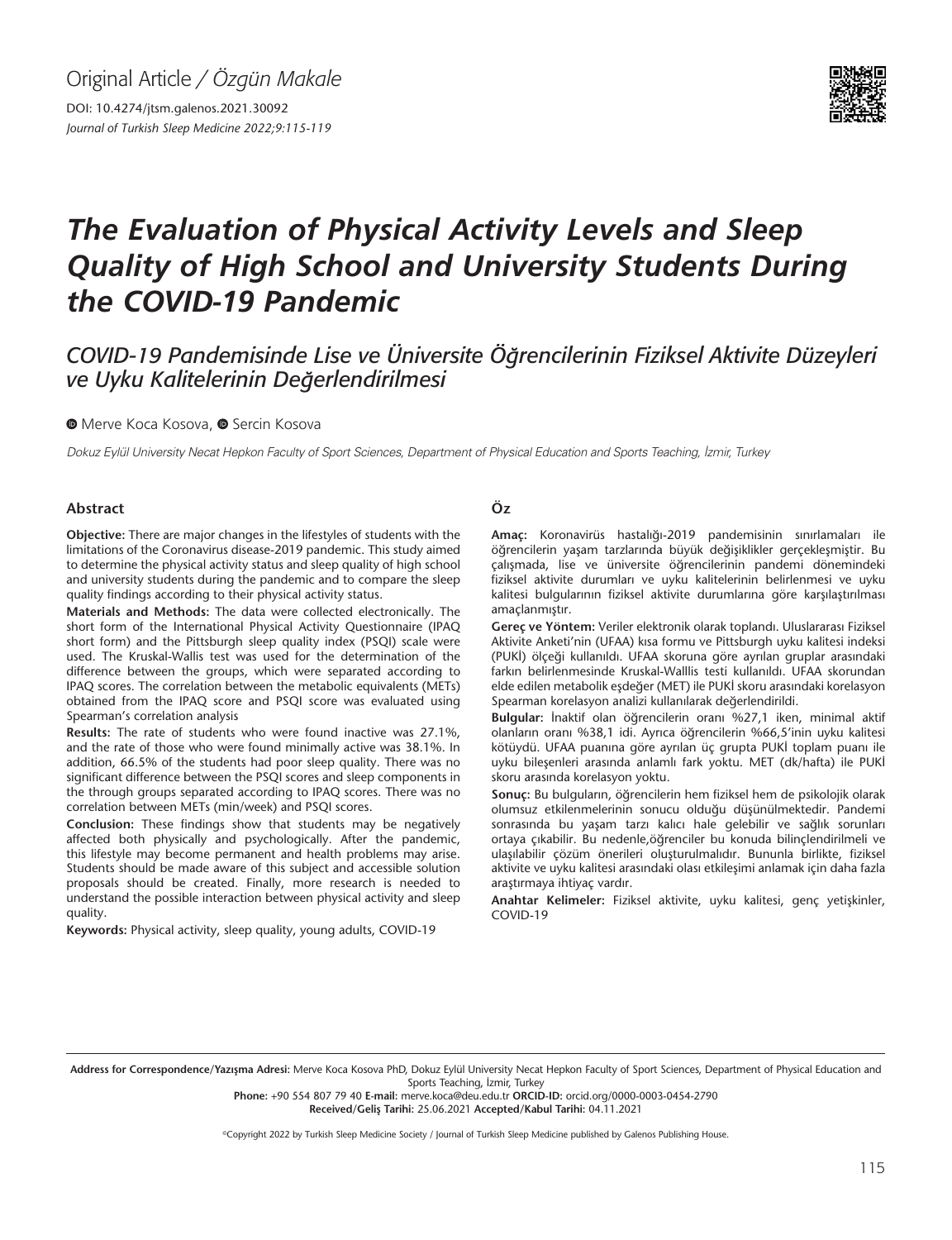# **Introduction**

Physical activity is a very comprehensive concept that includes all movements, from regular forms of exercise to simple activities in daily life (1). Regardless of the volume of the activity, all movements that cause energy expenditure can be considered within the concept of physical activity (2). The World Health Organization (WHO) recommends that it is better to do a little physical activity than to do nothing, and at the same time, it offers activity recommendations for each age group (3).

Sleep is one of the most important factors in the functioning of the immune system and protection against diseases (4). Sleep quality, as a concept that affects the quality of life as a whole, has become one of the issues that have been studied meticulously in recent years. Baldursdottir et al. (5) investigated the effect of walking on adolescents' subjective sleep quality and they found significant improvements. It has been shown that home exercises performed in older individuals also improve sleep quality (6). However, literature findings are not completely compatible. For example, in a cross-sectional study, the authors find that physical activity was not associated with sleep quality in young adults (7). In another study, no relationship was found between vigorous physical activity and sleep quality in university students (8). Different findings in the literature indicate the need for further research on the subject. Accordingly, it will be possible to offer clearer recommendations to target groups on issues such as protecting health and increasing the quality of life. Coronavirus disease-2019 (COVID-19) is a disease that shows high morbidity and mortality and affects the whole world (9). After the extreme cases and deaths in many countries of the world, the WHO declared a pandemic on March  $11<sup>th</sup>$ , 2020, at which time the first case in Turkey appeared. Thus, in many countries, social isolation and quarantine began to affect the lives of millions of people. Education systems were organized to continue either online or through other routes. As the United Nations Educational, Scientific and Cultural Organization reported, the closure of schools and universities affected nearly 500 million students. This situation caused a decrease in the physical activity levels of the students (10,11). At the same time, all these conditions can cause changes in eating habits and an increase in obesity rates (12). Martínez-de-Quel et al. (13) found significant negative effects on physical activity levels, sleep quality, and well-being levels of participants who were previously physically active due to the pandemic. It is estimated that the lives of high school and university students have changed drastically because the coronavirus has affected the whole world so much.

The aim of this study was primarily to investigate the physical activity status and sleep quality of students during the COVID-19 pandemic and to compare the sleep quality findings according to their physical activity status.

# **Materials and Methods**

# **Participants and study design**

Two hundred thirty-six (female 52.7%, male 46.8%) students who were voluntarily continuing their education in high school and university were included in this study. The data of the study were collected electronically using Google docs/forms from April  $5<sup>th</sup>$  to May 15<sup>th</sup>, 2021. Diagnoses of mental disorders and alcohol and substance abuse were determined as exclusion criteria for the study. The short form of the ınternational physical activity questionnaire (IPAQ) was used to determine the physical activity status of the participants, and the Pittsburgh sleep quality index (PSQI) scale was used to determine the sleep quality status. Ethical statements were obtained electronically from the participants before they started answering the questions.

#### **Instruments**

**IPAQ:** The short form of IPAQ, which was tested for validity and reliability (14) for individuals aged 15-69 years in Turkey, was used. IPAQ evaluates many different activities, such as leisuretime physical activities, home and garden activities, workrelated physical activities, and transportation-related physical activities. Metabolic equivalents (METs) were calculated in minutes/week to determine the physical activity levels of the participants in line with the findings obtained from IPAQ. As a result of the calculation, those with physical activity levels <600 MET min/week were determined as inactive, those with >600- 3.000 MET min/week were determined as the minimum active group, and those with >3.000 MET min/week were determined as the very active group (15,16).

**PSQI:** The PSQI is a scale used to evaluate sleep quality. It provides to determine sleep quality, sleep latency, sleep duration, habitual sleep efficiency, sleep disturbance, use of sleeping medications, and daytime dysfunction with questions asked under seven main headings. The questions are scored between 0 and 3. High scores reflect poor sleep quality. Each component is evaluated both within itself and combined with other components to provide a total assessment of sleep quality. A total score of more than five is considered as poor sleep quality (17,18).

# **Statistical Analysis**

The values of the current study were presented as mean  $\pm$ standard deviation. Shapiro-Wilk test was used for the normality and data was not normally distributed (p<0.05). The Kruskal-Wallis test was used for the determination of the difference between the groups. If there was a difference, Tamhane posthoc analysis was performed to determine from which group it originated. The correlation between the MET score and PSQI score was evaluated using Spearman's correlation analysis. For statistical evaluation the IBM SPSS Statistics for Windows Ver. 20 was used and p-value of <0.05 was preffered.

#### **Ethical statement**

This study was conducted with the approval of the Dokuz Eylül University Non-Interventional Research Ethics Committee (decision no: 2021/11-39).

# **Results**

According to the IPAQ scores, 27.1% of the entire group were found to be inactive, 38.1% were minimally active, and 34.7%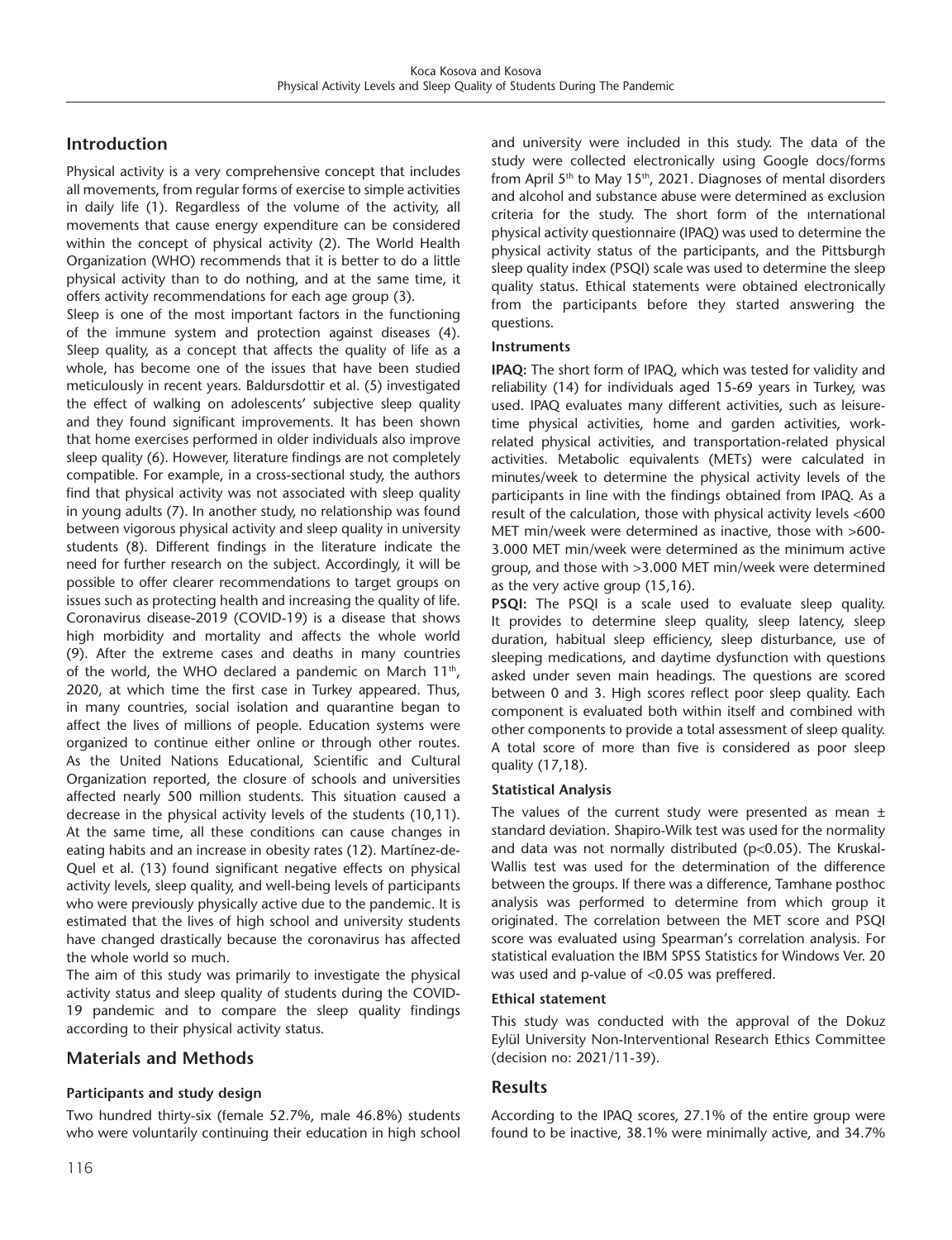were very active. According to the PSQI score, 66.5% of the entire group had poor sleep quality. Descriptive analysis of all participants is shown in Table 1.

As expected, a significant difference was found between the MET values in the three groups, which were separated according to IPAQ scores (p<0.001). However, no significant difference was found between PSQI scores and sleep components (p>0.05). These values are shown in Table 2.

There was a significant difference in MET values between the inactive and minimally active groups (mean difference: -1186.06, p<0.001), between the inactive and very active groups (mean difference: -5446.04, p<0.001), and between the minimally active and very active groups (mean difference: -4259.98, p<0.001) when comparing groups according to Tamhane post-hoc analysis.

When PSQI and sleep components in both sexes were examined separately according to physical activity levels, there were no significant differences between the groups (p>0.05). Finally, when the entire group was evaluated together, there was no correlation between METs (min/week) obtained from the IPAQ scores and PSQI scores (r=-0.080, p=0.220).

# **Discussion**

In this study, the physical activity status and sleep quality of high school and university students during the pandemic period were examined. It was predicted that physical activity levels would decrease and sleep quality would deteriorate in student population who studying online. Therefore the existence of a possible relationship between these two parameters was investigated. In addition, sleep components were compared in three groups, which were separated according to their physical activity status. The most striking findings of the study were that 27.1% of the students were inactive and 66.5% had poor sleep quality. This situation can have important consequences such as negatively affecting adolescents and young adults physically. In addition, the danger of this lifestyle becoming permanent is a problem that needs to be addressed.

It has been shown in the literature that being physically active supports a healthy life and is effective in preventing many chronic diseases (19). It is known that physical activity is also recommended against inactivity, another major problem that the world is grappling with, during the COVID-19 pandemic (20). Despite all these findings and recommendations, it is alarming that a significant part of the young population is found to be physically inactive, especially after the pandemic started, both in this study and in different studies in the literature (21,22). Martínez-de-Quel et al. (13) reported that lockdown did not significantly affect physically inactive individuals. This means that these people lived an inactive life as if they were living in lockdown before the pandemic. To prevent unhealthy generations, the solution to this problem should not be postponed and attempts to change this situation should be implemented quickly. Giving education to young individuals about the benefits of physical activity and increasing their awareness on this subject pushes them to be more physically active (23). In addition, young individuals should embrace the concept of physical literacy, which includes many factors (24), and be encouraged to spend their entire lives physically literate. Sleep has an important place for basic functions in human life and sleep-related problems can lead to deterioration of

| Table 1. Descriptive analysis of the participants                                                                               |     |                  |                  |                   |                  |                 |                 |  |  |  |
|---------------------------------------------------------------------------------------------------------------------------------|-----|------------------|------------------|-------------------|------------------|-----------------|-----------------|--|--|--|
|                                                                                                                                 |     | Mean $\pm$ SD    |                  |                   |                  |                 |                 |  |  |  |
| Group                                                                                                                           | n   | Age (years)      | Height (cm)      | Mass (kg)         | <b>BMI</b>       | <b>METs</b>     | <b>PSQI</b>     |  |  |  |
| All                                                                                                                             | 236 | $20.77 \pm 5.00$ | $172.5 \pm 0.10$ | $65.82{\pm}14.05$ | $21.95 \pm 3.27$ | 2819.95±3126.44 | $7.19 \pm 3.21$ |  |  |  |
| W                                                                                                                               | 125 | $20.10+4.03$     | $166 \pm 0.08$   | $56.91 \pm 8.24$  | $20.70 \pm 2.61$ | 2384.22±2800.16 | $7.40 \pm 3.50$ |  |  |  |
| M                                                                                                                               | 111 | $21.53 \pm 5.82$ | $180.6 \pm 0.07$ | 75.86±12.38       | 23.36±3.36       | 3310.64±3403.61 | $6.97 \pm 2.85$ |  |  |  |
| BMI: Body mass index, MET: Metabolic equivalents, PSQI: Pittsburgh sleep quality index, All: All participants, W: Women, M: Men |     |                  |                  |                   |                  |                 |                 |  |  |  |

| Table 2. Comparisons in groups separated by physical activity levels                               |                          |                                  |                               |                |  |  |  |  |  |
|----------------------------------------------------------------------------------------------------|--------------------------|----------------------------------|-------------------------------|----------------|--|--|--|--|--|
|                                                                                                    | Inactive group<br>$n=64$ | Minimal active group<br>$n = 90$ | Very active group<br>$n = 82$ | Kruskal-Wallis |  |  |  |  |  |
|                                                                                                    | Mean $\pm$ SD            | Mean $\pm$ SD                    | Mean $\pm$ SD                 | p              |  |  |  |  |  |
| <b>MET</b>                                                                                         | 475.37±531.92            | 1661.44±762.45                   | 5921.42±3453.57               | $0.001*$       |  |  |  |  |  |
| <b>PSQI</b>                                                                                        | $7.19 \pm 3.35$          | $7.44\pm3.14$                    | $6.94 \pm 3.21$               | 0.480          |  |  |  |  |  |
| Subjective sleep quality                                                                           | $1.36 \pm 0.84$          | $1.32 \pm 0.72$                  | $1.24 \pm 0.60$               | 0.812          |  |  |  |  |  |
| Sleep latency                                                                                      | $2.25 \pm 1.80$          | $2.43 \pm 1.70$                  | $2.29 \pm 1.56$               | 0.801          |  |  |  |  |  |
| Sleep duration                                                                                     | $0.55 \pm 0.94$          | $0.58 + 0.91$                    | $0.54 \pm 0.80$               | 0.816          |  |  |  |  |  |
| Habitual sleep efficency                                                                           | $0.45 \pm 0.87$          | $0.58 \pm 0.92$                  | $0.40 \pm 0.81$               | 0.351          |  |  |  |  |  |
| Sleep disturbance                                                                                  | $1.30 \pm 0.63$          | $1.30 \pm 0.59$                  | $1.28 \pm 0.55$               | 0.980          |  |  |  |  |  |
| Use of sleeping medication                                                                         | $0.14 \pm 0.64$          | $0.06 \pm 0.31$                  | $0.01 \pm 0.11$               | 0.440          |  |  |  |  |  |
| Daytime dysfunction                                                                                | $1.14 \pm 0.97$          | $1.78 \pm 0.99$                  | $1.17 \pm 0.94$               | 0.972          |  |  |  |  |  |
| *p<0.001, MET: Metabolic equivalents, PSQI: Pittsburgh sleep quality index, SD: Standard deviation |                          |                                  |                               |                |  |  |  |  |  |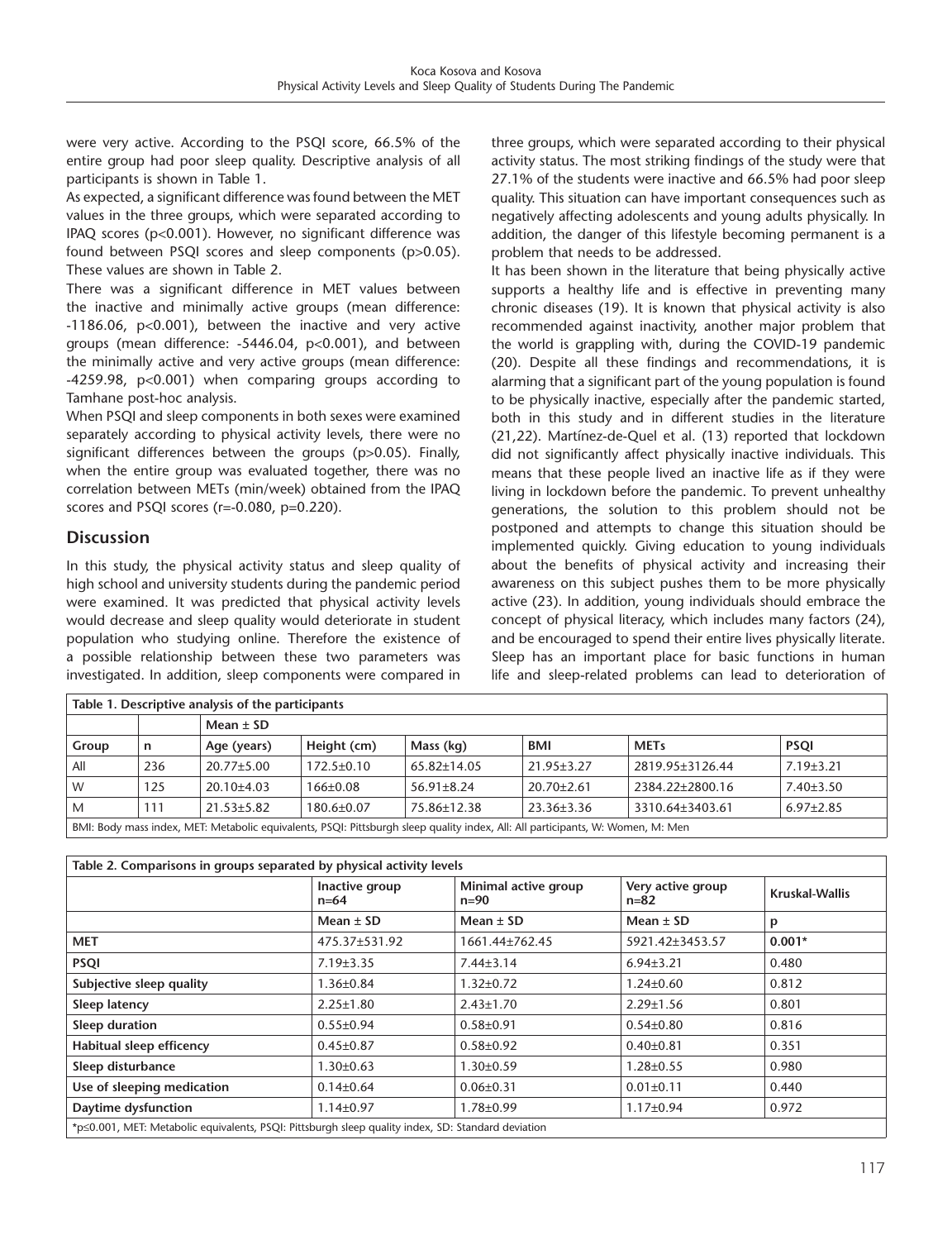health (25). During the COVID-19 pandemic, it has been reported that sleep habits have changed in young individuals (26), just like physical activity. Considering these changes, this study was planned to contribute to the physical activity-sleep relationship, which is still being investigated. Based on the view that there is a bidirectional relationship between sleep quality and physical activity (27), many studies have been performed. In a study conducted with university students, it was found that sleep quality was associated with physical activity levels (28). Thus, the view that physical activity level can be improved by increasing sleep quality was supported. In another study, physical activity and screen time were associated with sleep quality (29). Contrary to this finding, Kakinami et al. (7) reported that physical activity was not associated with sleep quality in young adults. In addition to the contradictory findings in the literature, this study also reports no correlation between physical activity and sleep quality. Similar to our study Yaran et al. (30) reported that there was no significant difference in PSQI levels of university students who did and did not do regular sports activities. Considering the literature findings published specifically for pandemic restrictions, Ingram et al. (31) found a positive correlation between sleep quality and physical activity alterations. In another study, being physically active was found statistically associated with higher sleep quality [Sañudo et al. (32)]. Differences between studies may be due to many reasons. The climate in the geography where the study was conducted, psychological problems, the age of the participants, and their nutritional status may be some of these reasons. Changes in sleep during adolescence (33) may also prevent consistent findings for these age groups. More studies are needed to better understand the possible causes of these differences and the interaction between physical activity and sleep quality.

# **Conclusion**

To conclude, although no statistically positive or negative correlation was found between the scale score measuring physical activity and the scale score measuring sleep quality, the importance of both concepts for raising physically and mentally healthy generations is obvious. For this reason, students, families and educators should be informed about the importance of physical activity and sleep quality through educational institutions and/or media communication. In addition, daily programs can be created for students during and after the pandemic, where they can be physically active and provide a regular sleep environment.

# **Acknowledgments**

The authors wish to thank all the participants who volunteered within this study.

# **Ethics**

**Ethics Committee Approval:** This study was conducted with the approval of the Dokuz Eylül University Non-Interventional Research Ethics Committee (decision no: 2021/11-39).

**Informed Consent:** Ethical statements were obtained electronically from the participants before they started answering the questions.

**Peer-review:** Externally peer-reviewed.

#### **Authorship Contributions**

Concept: M.K.K., S.K., Design: M.K.K., S.K., Data Collection or Processing: M.K.K., Analysis or Interpretation: M.K.K., S.K., Literature Search: M.K.K., Writing: M.K.K., S.K.

**Conflict of Interest:** No conflict of interest was declared by the authors.

**Financial Disclosure:** The authors declared that this study received no financial support.

# **References**

- 1. Miles L. Physical activity and health. Nutrition bulletin 2007;32:314-63.
- 2. US Department of Health and Human Services, Physical Activity and Health. A report of the Surgeon General US Department of Health and Human Services, Centers for Disease Control and Prevention: Atlanta, GA., 1996.
- 3. WHO Guidelines on Physical Activity and Sedentary Behaviour. In: Organization WH (ed.), 2020.
- 4. Irwin MR. Why sleep is important for health: A psychoneuroimmunology perspective. Annu Rev Psychol 2015;66:143-72.
- 5. Baldursdottir B, Taehtinen RE, Sigfusdottir ID, Krettek A, Valdimarsdottir HB. Impact of a physical activity intervention on adolescents' subjective sleep quality: a pilot study. Glob Health Promot 2017;24:14-22.
- 6. Brandão GS, Callou AA, Brandão GS, Silva AS, Urbano JJ, de Faria NS, Oliveria LVF, Camelier AA. The effect of home-based exercise in sleep quality and excessive daytime sleepiness in elderly people: A protocol of randomized controlled clinical trial. MTP&RehabJournal 2018:1-6.
- 7. Kakinami L, O'Loughlin EK, Brunet J, Dugas EN, Constantin E, Sabiston CM, O'Loughlin J. Associations between physical activity and sedentary behavior with sleep quality and quantity in young adults. Sleep Health 2017;3:56-61.
- 8. Pengpid S, Peltzer K. Vigorous physical activity, perceived stress, sleep and mental health among university students from 23 low-and middle-income countries. Int J Adolesc Med Health 2018;32.
- 9. Murthy S, Gomersall CD, Fowler RA. Care for critically ill patients with COVID-19. JAMA 2020;323:1499-500.
- 10. Moore SA, Faulkner G, Rhodes RE, Brussoni M, Chulak-Bozzer T, Ferguson LJ, Mitra R, O'Reilly N, Spence JC, Vanderloo LM, Tremblay MS. Impact of the COVID-19 virus outbreak on movement and play behaviours of Canadian children and youth: a national survey. International Journal of Behavioral Nutrition and Physical Activity 2020;17:1-11.
- 11. Ercan Ş, Keklicek H. COVID-19 Pandemisi Nedeniyle Üniversite Öğrencilerinin Fiziksel Aktivite Düzeylerindeki Değişimin İncelenmesi. İzmir Katip Çelebi Üniversitesi Sağlık Bilimleri Fakültesi Dergisi 2020;5:69-74.
- 12. Khan MA, Smith JEM. "Covibesity," a new pandemic. Obes Med 2020;19:100282.
- 13. Martínez-de-Quel Ó, Suárez-Iglesias D, López-Flores M, Pérez CA. Physical activity, dietary habits and sleep quality before and during COVID-19 lockdown: A longitudinal study. Appetite 2021. doi: 10.1016/j.appet.2020.105019.
- 14. Saglam M, Arikan H, Savci S, Inal-Ince D, Bosnak-Guclu M, Karabulut E, Tokgozoglu L. International physical activity questionnaire: reliability and validity of the Turkish version. Perceptual Mot Skills 2010;111:278-84.
- 15. Wanner M, Probst-Hensch N, Kriemler S, Meier F, Autenrieth C, Martin BW. Validation of the long international physical activity